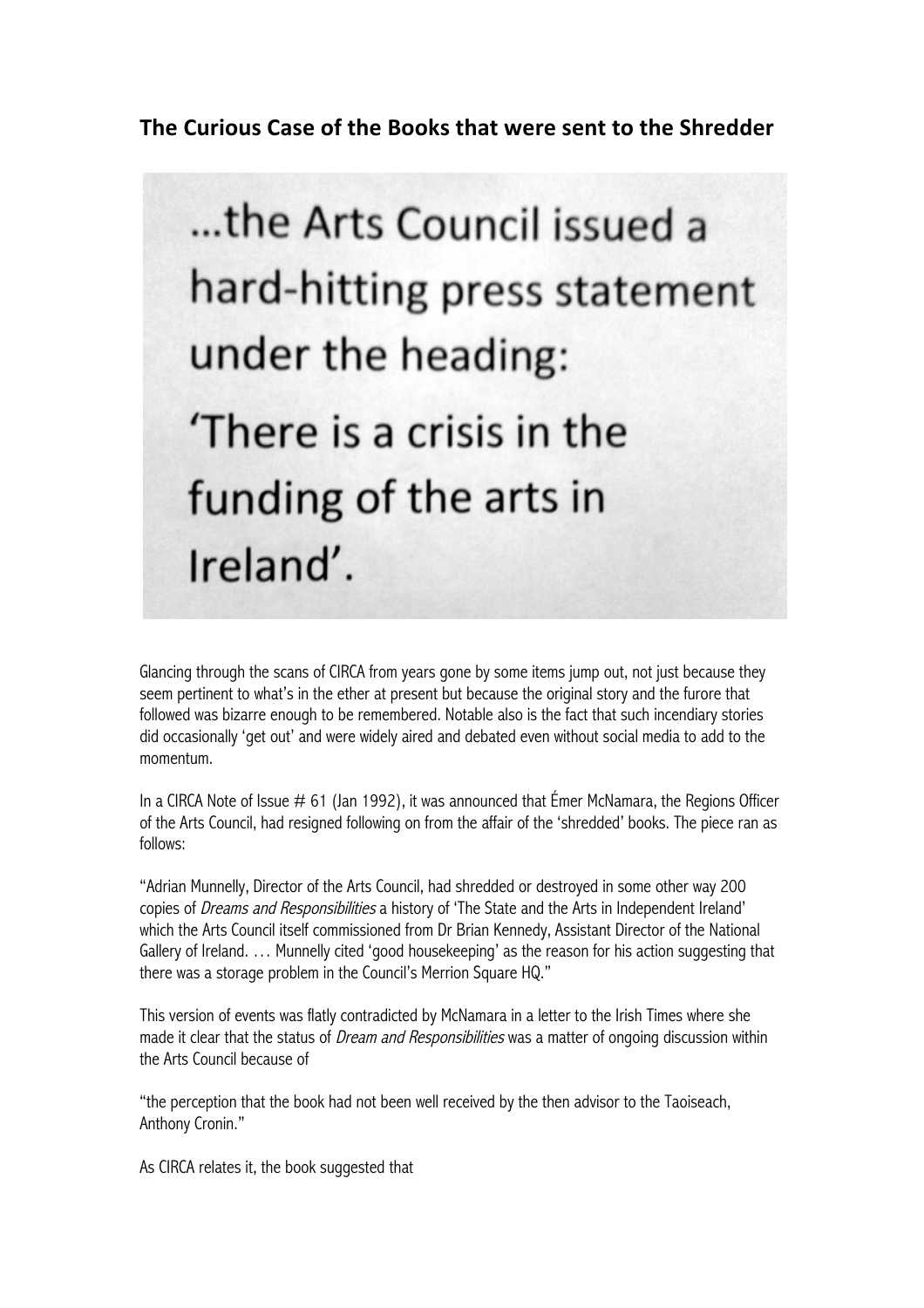"in 1982 Cronin had telephoned the then Arts Council's Chairperson James White to convey the taoiseach's wish that Colm O Briain be asked to resign as Director of the Council."

Cronin, at the time and subsequently, refuted this version of events. This aside, and as noted by CIRCA, O Briain's resignation as Director of the Arts Council came at a time when

"The council were at loggerheads with the government over funding."

In addition to highlighting an instance of a senior officer taking a stance, effectively blowing the whistle on government interference in Arts Council business, the affair also reveals ongoing tensions between government and the Arts Council.

To get a bigger picture of the history of such tensions and oppositions the original source makes for essential reading: throughout Dreams and Responsibilities there are several instances of Arts Council Directors and Chairpersons expressing their dissatisfaction over government's lip service to the arts and inadequate levels of funding.

Adrian Munnelly soon after his own appointment in 1983 told a conference held in Killarney that

"The level of funds available to the Arts Council was such that it was increasingly difficult for the Arts Council to meet its statutory obligations … morale was at a low ebb."

Mairtin McCullough who was chairperson of the Arts Council from 1984 to 1987 led a focused campaign for increased funding in those years which was effectively targeted at government to the extent that

"The minister for state with responsibility for Arts and Culture Ted Nealon was barraged with requests for an increase in the Council's grant in aid. The Arts Council learned ... that it was important to have the support of the community. On this occasion the arts community blamed the government and not the Arts Council for the effects of restricted funding on arts organisations."

In 1984 when the Council's grant was significantly reduced (by 3.6% relative to what it had received the previous year) the Council decided "to take a public stand on the issue of underfinancing of the arts." On 14 September, the Arts Council issued a hard-hitting press statement under the heading

"There is a crisis in the funding of the arts in Ireland."

Subsequently the Council engaged in a public-relations campaign to "obtain media support for the Council's campaign for significant additional funding." The true impact of such efforts was probably not really felt until later in the eighties when the new Fianna Fáil government did usher in some significant changes. It is heartening, however, to read how vigilant and consistent McCullough was in voicing concerns about funding and the increasing powers of the Taoiseach's department relative to that of the Arts Council.

Fast forward to 2016: It has been apparent to anyone working in or involved with the arts in Ireland that funding for the arts is yet again in crisis, that the sector is critically under-funded, with debilitating effects, and that the current crisis has endured for some time.